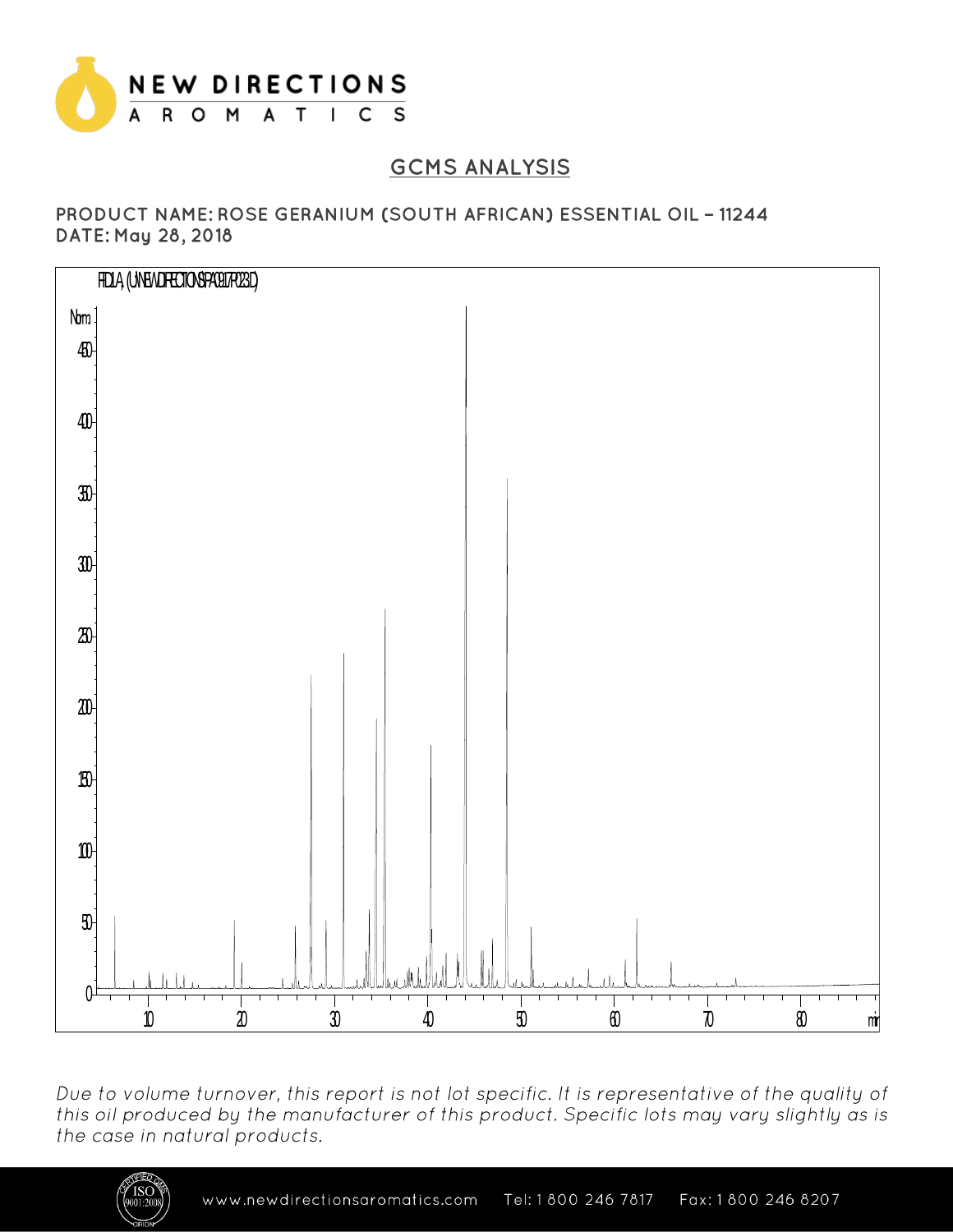

## PRODUCT NAME: ROSE GERANIUM (SOUTH AFRICAN) ESSENTIAL OIL - 11244

| Peak             | $RT$ (min) | <b>Compound name</b>      | $\frac{0}{0}$ |
|------------------|------------|---------------------------|---------------|
| $\mathbf 1$      | 4,7        | COMPOUND Mw=124           | 0,02          |
| $\overline{2}$   | 6,5        | alpha-PINENE              | 0,59          |
| $\overline{3}$   | 7,0        | COMPOUND Mw=124           | 0,01          |
| $\overline{4}$   | 7,4        | <b>CAMPHENE</b>           | 0,01          |
| 5                | 8,4        | beta-PINENE               | 0,01          |
| $\overline{6}$   | 8,5        | DEHYDROXILINALOOL OXIDE A | 0,09          |
| $\overline{7}$   | 9,9        | delta3-CARENE             | 0,03          |
| 8                | 10,2       | beta-MYRCENE              | 0,17          |
| $\boldsymbol{9}$ | 10,3       | alpha-PHELLANDRENE        | 0,09          |
| 10               | 10,8       | alpha-TERPINENE           | 0,01          |
| 11               | 11,3       | 2,3-DEHYDRO-1,8-CINEOLE   | 0,01          |
| 12               | 11,6       | <b>LIMONENE</b>           | 0,19          |
| 13               | 12,0       | 1,8-CINEOLE               | 0,01          |
| 14               | 12,1       | beta-PHELLANDRENE         | 0,09          |
| 15               | 12,2       | <b>Cis-ARBUSCULON</b>     | 0,04          |
| 16               | 13,1       | Cis-beta-OCIMENE          | 0,18          |
| 17               | 13,5       | <b>Trans-ARBUSCULON</b>   | 0,03          |
| 18               | 13,7       | PHENOLIC COMPOUND         | 0,02          |
| 19               | 13,9       | Trans-beta-OCIMENE        | 0,17          |
| 20               | 14,8       | p-CYMENE                  | 0,09          |
| 21               | 15,4       | <b>TERPINOLENE</b>        | 0,05          |
| 22               | 16,9       | ETHANONE CYCLOHEXYL       | 0,03          |
| $\overline{23}$  | 17,2       | <b>PINOL</b>              | 0,02          |
| 24               | 17,7       | 1-PENTANOL, 3-METHYL      | 0,02          |
| $\overline{25}$  | 18,4       | 6-METHYL-5-HEPTEN-2-ONE   | 0,05          |
| 26               | 19,3       | <b>ROSE Cis-OXIDE</b>     | 0,97          |
| 27               | 20,1       | <b>ROSE Trans-OXIDE</b>   | 0,37          |
| 28               | 20,9       | 3-HEXEN-1-OL              | 0,03          |
| 29               | 24,4       | <b>LINALOOL Cis-OXIDE</b> | 0,15          |
| 30               | 25,5       | <b>Trans-THUYANOL</b>     | 0,09          |

### Disclaimer & Caution:

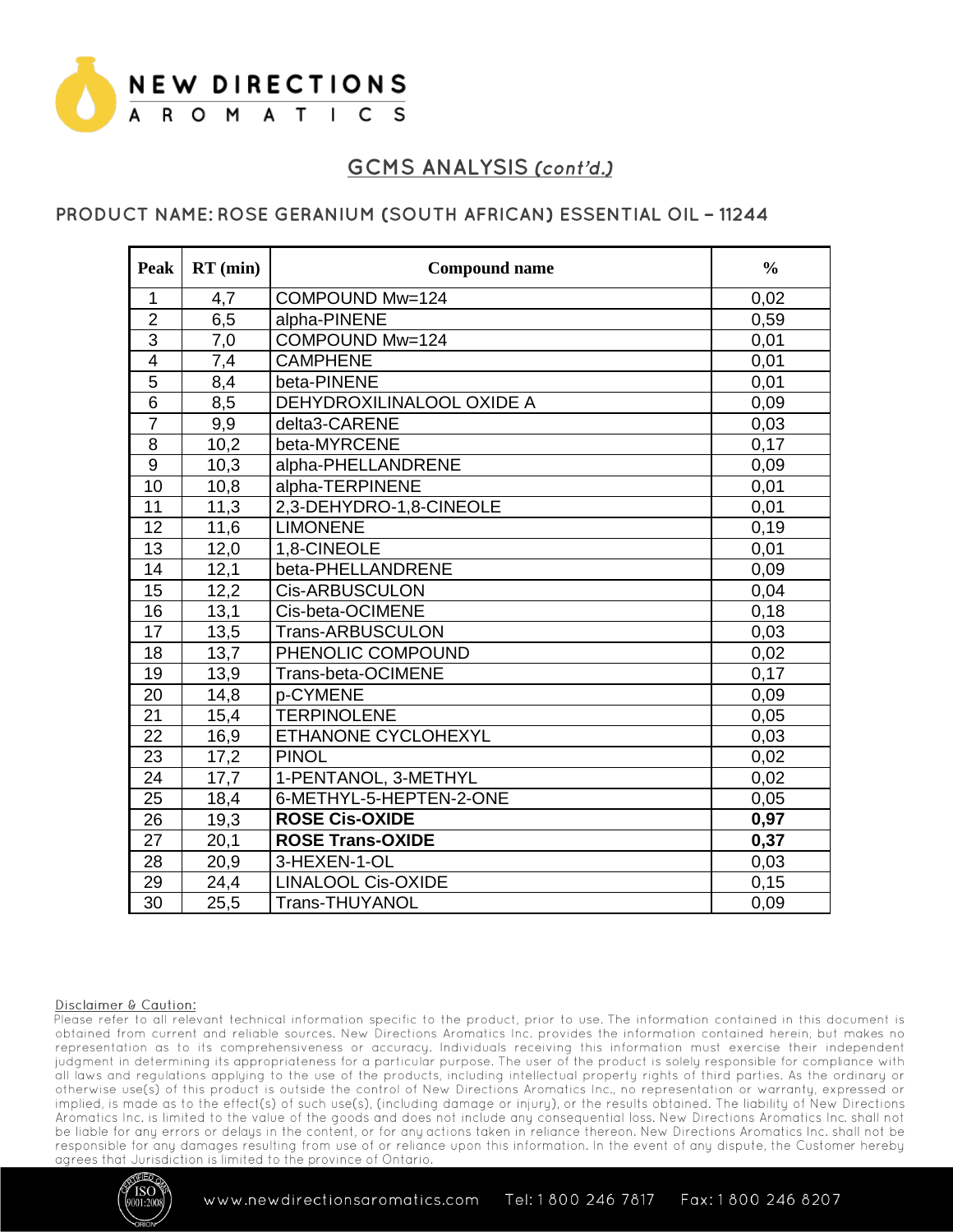

## PRODUCT NAME: ROSE GERANIUM (SOUTH AFRICAN) ESSENTIAL OIL - 11244

| Peak            | $RT$ (min) | <b>Compound name</b>               | $\frac{0}{0}$ |
|-----------------|------------|------------------------------------|---------------|
| 31              | 25,8       | <b>MENTHONE</b>                    | 0,99          |
| 32              | 26,2       | LINALOOL Trans-OXIDE + NERYL OXIDE | 0,13          |
| $\overline{33}$ | 26,8       | <b>ISOGERANIAL</b>                 | 0,03          |
| 34              | 27,0       | <b>CITRONELLAL</b>                 | 0,04          |
| 35              | 27,1       | YLANGENE + SESQUITERPENE           | 0,04          |
| 36              | 27,5       | <b>ISOMENTHONE</b>                 | 6,73          |
| 37              | 27,6       | alpha-COPAENE                      | 0,29          |
| 38              | 28,4       | <b>ISONERAL</b>                    | 0,04          |
| 39              | 28,6       | alpha-BOURBONENE                   | 0,08          |
| 40              | 29,1       | beta-BOURBONENE                    | 1,20          |
| 41              | 29,7       | alpha-GURJUNENE                    | 0,04          |
| 42              | 30,5       | <b>SESQUITERPENE</b>               | 0,03          |
| 43              | 31,0       | <b>LINALOOL</b>                    | 6,12          |
| 44              | 31,7       | <b>PULEGOL</b>                     | 0,03          |
| 45              | 32,0       | DIMETHYL SULFOXIDE + SESQUITERPENE | 0,03          |
| 46              | 32,3       | <b>ISOPULEGOL</b>                  | 0,04          |
| 47              | 32,4       | epsilon-CADINENE                   | 0,15          |
| 48              | 32,8       | NEOMENTHYL ACETATE                 | 0,04          |
| 49              | 33,2       | alpha-cis-BERGAMOTENE              | 0,18          |
| 50              | 33,4       | alpha-GUAIENE                      | 0,75          |
| 51              | 33,5       | Beta-CUBEBENE                      | 0,11          |
| 52              | 33,7       | beta-CARYOPHYLLENE                 | 1,59          |
| 53              | 34,5       | <b>6.9-GUAIADIENE</b>              | 7,34          |
| 54              | 34,7       | Épi-beta-SANTALENE                 | 0,04          |
| 55              | 35,0       | <b>SESQUITERPENE</b>               | 0,05          |
| 56              | 35,1       | <b>THUYOPSENE</b>                  | 0,04          |
| 57              | 35,5       | <b>CITRONELLYL FORMIATE</b>        | 10,24         |
| 58              | 35,7       | <b>NEOISOMENTHOL</b>               | 0,16          |
| 59              | 35,9       | CADINA-3,5-DIENE                   | 0,10          |
| 60              | 36,5       | <b>GERMACRENE A</b>                | 0,16          |

### Disclaimer & Caution:

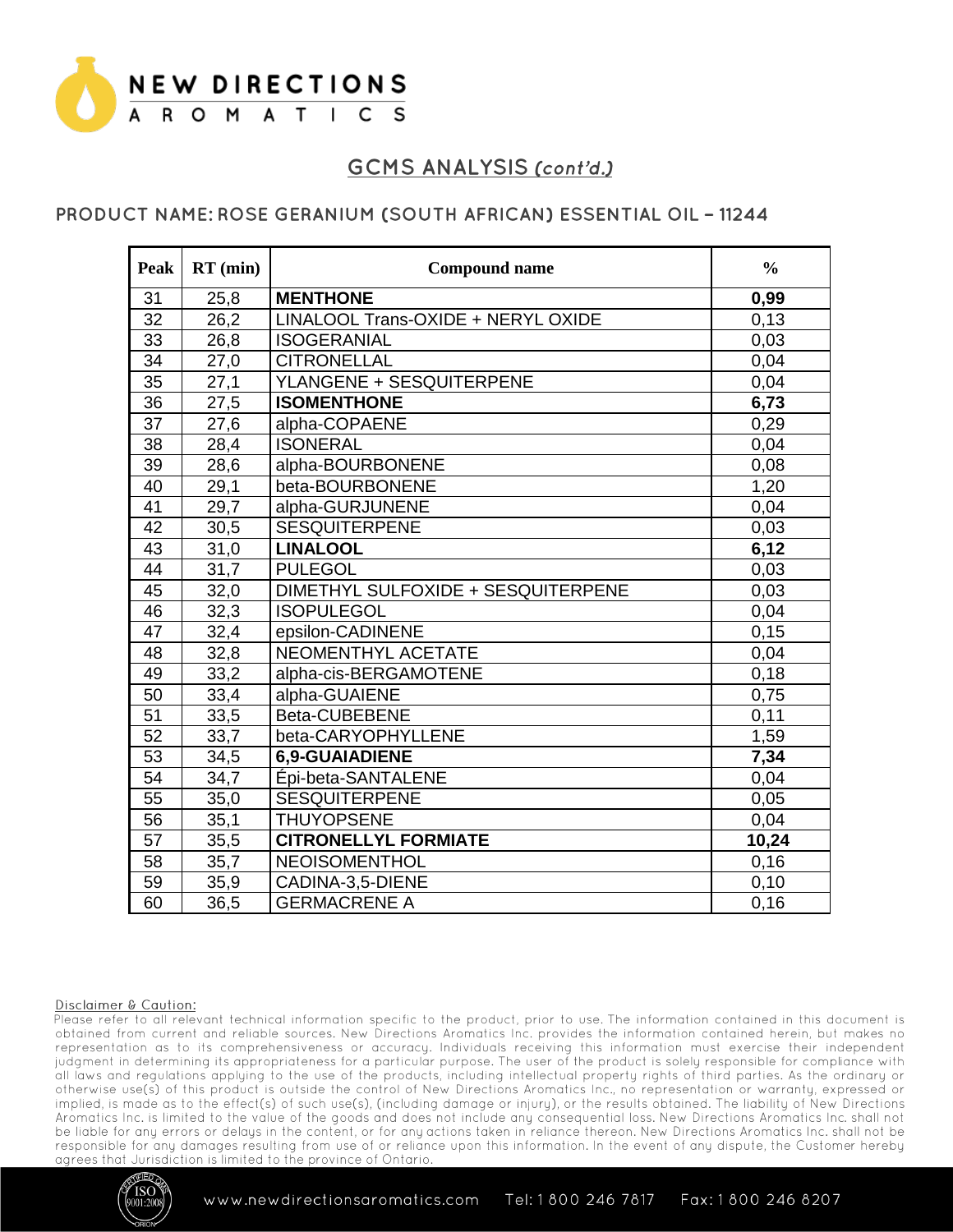

### PRODUCT NAME: ROSE GERANIUM (SOUTH AFRICAN) ESSENTIAL OIL - 11244

| Peak            | $RT$ (min) | <b>Compound name</b>        | $\frac{0}{0}$ |
|-----------------|------------|-----------------------------|---------------|
| 61              | 36,7       | ALLO-AROMADENDRENE          | 0, 16         |
| 62              | 37,4       | <b>ALIPHATIC ALCOHOL</b>    | 0,05          |
| 63              | 37,5       | <b>ZONARENE</b>             | 0,14          |
| 64              | 37,8       | <b>CITRONELLYL ACETATE</b>  | 0,31          |
| 65              | 38,0       | alpha-HUMULENE              | 0,39          |
| 66              | 38,2       | <b>NERYL FORMIATE</b>       | 0,26          |
| 67              | 38,3       | <b>CADINADIENE ISOMER</b>   | 0,33          |
| 68              | 39,0       | <b>NERAL</b>                | 0,35          |
| 69              | 39,2       | gamma-MUUROLENE             | 0,18          |
| 70              | 39,4       | <b>SESQUITERPENE</b>        | 0,04          |
| $\overline{71}$ | 39,7       | <b>SESQUITERPENE</b>        | 0,03          |
| $\overline{72}$ | 39,9       | alpha-TERPINEOL             | 0,59          |
| 73              | 40,2       | <b>TERPENIC ACETATE</b>     | 0,11          |
| 74              | 40,4       | <b>GERANYL FORMIATE</b>     | 4,92          |
| $\overline{75}$ | 40,4       | <b>GERMACRENE D</b>         | 0,73          |
| $\overline{76}$ | 40,7       | MUUROLENE ISOMERE           | 0,10          |
| 77              | 40,8       | Alpha-BULNESENE             | 0,05          |
| 78              | 41,0       | <b>EREMOPHILENE</b>         | 0,33          |
| 79              | 41,1       | beta-SELINENE               | 0,05          |
| 80              | 41,3       | alpha-SELINENE + PIPERITONE | 0,06          |
| 81              | 41,4       | alpha-MUUROLENE             | 0,13          |
| 82              | 41,6       | Beta-BISABOLENE             | 0,59          |
| 83              | 41,7       | <b>NERYL ACETATE</b>        | 0,03          |
| 84              | 42,0       | <b>GERANIAL</b>             | 0,62          |
| 85              | 42,6       | <b>SESQUITERPENE</b>        | 0,05          |
| 86              | 43,0       | alpha-FARNESENE             | 0,06          |
| 87              | 43,2       | <b>GERANYL ACETATE</b>      | 0,54          |
| 88              | 43,3       | delta-CADINENE              | 0,79          |
| 89              | 43,4       | gamma-CADINENE              | 0,10          |
| 90              | 43,6       | delta-SELINENE              | 0,04          |

### Disclaimer & Caution:

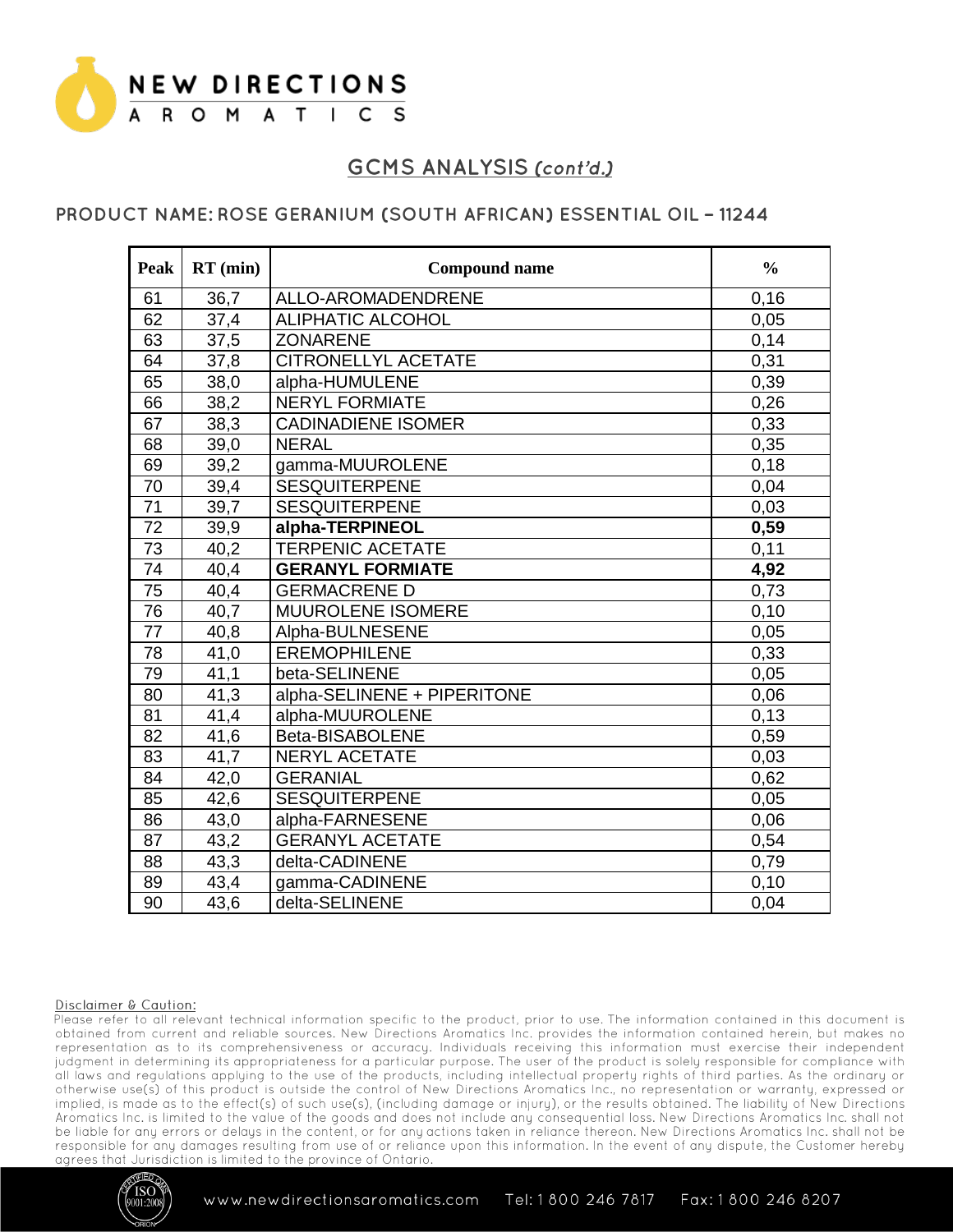

### PRODUCT NAME: ROSE GERANIUM (SOUTH AFRICAN) ESSENTIAL OIL - 11244

| Peak | $RT$ (min) | <b>Compound name</b>                     | $\frac{0}{0}$ |
|------|------------|------------------------------------------|---------------|
| 91   | 44,1       | <b>CITRONELLOL</b>                       | 25,44         |
| 92   | 44,7       | CADINA-1,4-DIENE                         | 0,11          |
| 93   | 45,0       | <b>MYRTENOL</b>                          | 0,03          |
| 94   | 45,2       | <b>ALIPHATIC ESTER</b>                   | 0, 10         |
| 95   | 45,7       | <b>NEROL</b>                             | 0,63          |
| 96   | 46,0       | <b>CITRONELLYL BUTYRATE</b>              | 0,57          |
| 97   | 46,2       | Cis-ISOGERANIOL                          | 0,03          |
| 98   | 46,5       | <b>CITRONELLIC ESTER</b>                 | 0,05          |
| 99   | 46,6       | <b>NERYL BUTYRATE</b>                    | 0,33          |
| 100  | 47,0       | <b>GERANYL PROPIONATE</b>                | 0,79          |
| 101  | 47,2       | <b>CITRONELLIC ESTER + SESQUITERPENE</b> | 0,03          |
| 102  | 47,5       | <b>CALAMENENE</b>                        | 0,17          |
| 103  | 48,5       | <b>GERANIOL</b>                          | 12,60         |
| 104  | 49,2       | <b>GERANYL ISOBUTYRATE</b>               | 0,07          |
| 105  | 49,5       | Trans-MYRTANOL                           | 0,15          |
| 106  | 50,1       | SESQUITERPENIC EPOXIDE                   | 0,05          |
| 107  | 50,2       | 2-PHENYLETHYL TIGLATE                    | 0,14          |
| 108  | 50,5       | 2-PHENYLETHYL VALERATE                   | 0,02          |
| 109  | 50,6       | SESQUITERPENIC EPOXIDE                   | 0,02          |
| 110  | 51,1       | <b>GERANYL BUTYRATE</b>                  | 1,03          |
| 111  | 51,3       | NERYL METHYLBUTYRATE                     | 0,31          |
| 112  | 51,9       | $\alpha$ -CALACORENE                     | 0,05          |
| 113  | 62,4       | <b>GERANYL ESTER</b>                     | 0,09          |
| 114  | 53,7       | SESQUITERPENIC EPOXIDE                   | 0,05          |
| 115  | 53,9       | <b>CITRONELLYL ESTER</b>                 | 0,08          |
| 116  | 54,8       | <b>FUROPELARGON ISOMER</b>               | 0,10          |
| 117  | 55,0       | PHENYLETHYL VALERATE                     | 0,06          |
| 118  | 55,5       | <b>CARYOPHYLLENE OXIDE</b>               | 0,21          |
| 119  | 56,2       | <b>GERANYL ESTER</b>                     | 0,06          |
| 120  | 56,4       | <b>CITRONELLIC ISOVALERATE</b>           | 0,04          |

### Disclaimer & Caution: